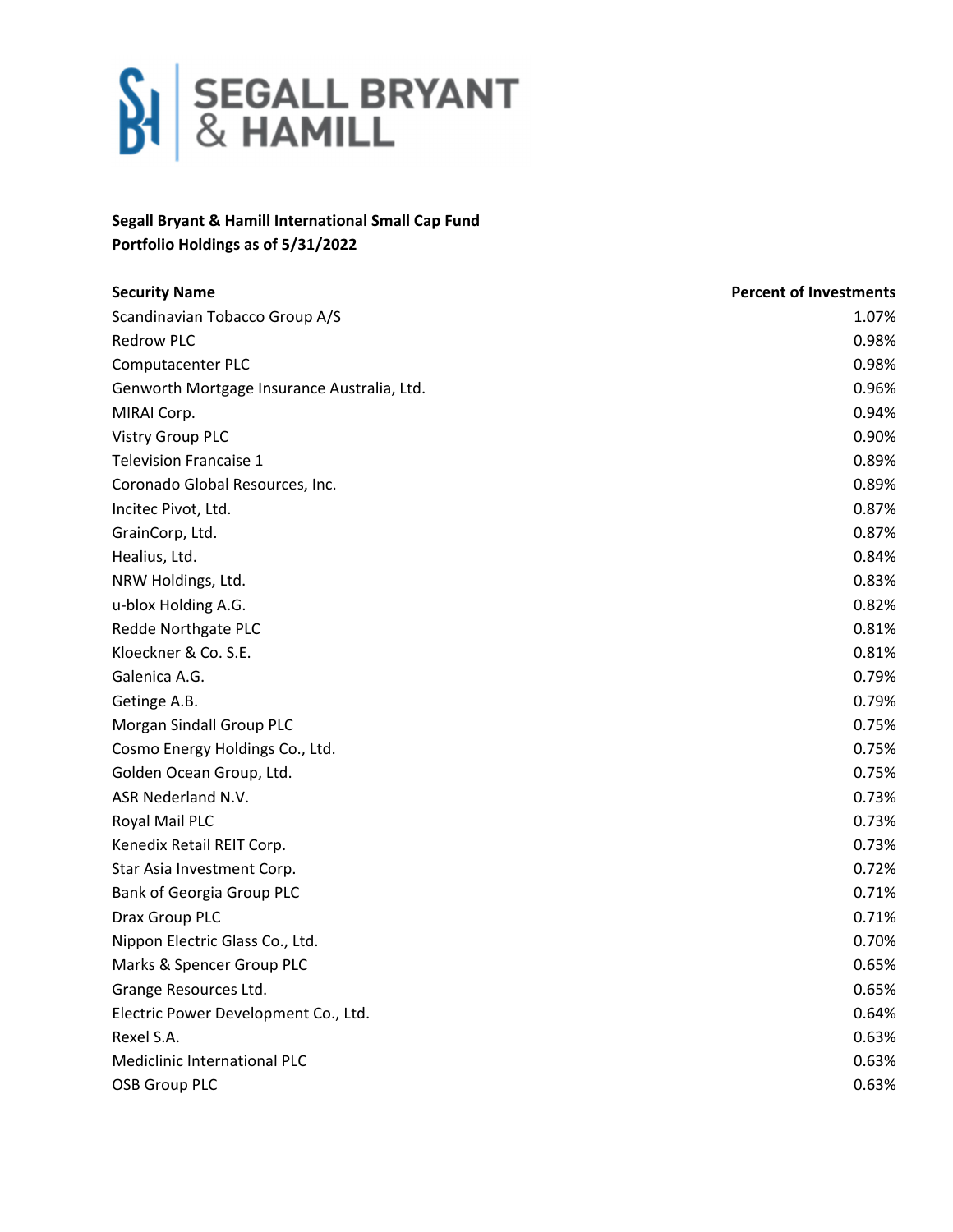

| <b>Security Name</b>                    | <b>Percent of Investments</b> |
|-----------------------------------------|-------------------------------|
| <b>TietoEVRY OYJ</b>                    | 0.62%                         |
| Sojitz Corp.                            | 0.62%                         |
| Virgin Money UK PLC                     | 0.61%                         |
| Airtel Africa PLC                       | 0.61%                         |
| <b>Bellway PLC</b>                      | 0.60%                         |
| D/S Norden A/S                          | 0.60%                         |
| Salzgitter A.G.                         | 0.60%                         |
| Pacific Basin Shipping, Ltd.            | 0.58%                         |
| Betsson A.B.                            | 0.58%                         |
| Leonardo S.p.A.                         | 0.58%                         |
| Sodick Co., Ltd.                        | 0.57%                         |
| Tsubakimoto Chain Co.                   | 0.57%                         |
| STAR MICRONICS Co., Ltd.                | 0.57%                         |
| Danieli & C. Officine Meccaniche S.p.A. | 0.56%                         |
| <b>Atalaya Mining PLC</b>               | 0.56%                         |
| New Hope Corp., Ltd.                    | 0.56%                         |
| <b>BAWAG Group A.G.</b>                 | 0.55%                         |
| <b>ITV PLC</b>                          | 0.55%                         |
| Fletcher Building, Ltd.                 | 0.55%                         |
| Phoenix Holdings, Ltd. (The)            | 0.55%                         |
| Eurocommercial Properties N.V.          | 0.55%                         |
| Super Retail Group, Ltd.                | 0.55%                         |
| SANKYO Co., Ltd.                        | 0.54%                         |
| SSAB A.B.                               | 0.54%                         |
| Elkem A.S.A.                            | 0.54%                         |
| Micronics Japan Co., Ltd.               | 0.54%                         |
| Wacker Neuson S.E.                      | 0.53%                         |
| Texhong Textile Group, Ltd.             | 0.53%                         |
| Acerinox S.A.                           | 0.53%                         |
| PageGroup PLC                           | 0.53%                         |
| Derichebourg S.A.                       | 0.53%                         |
| AcadeMedia A.B.                         | 0.51%                         |
| Unipol Gruppo S.p.A.                    | 0.51%                         |
| Econocom Group S.A./N.V.                | 0.51%                         |
| Banca IFIS S.p.A.                       | 0.50%                         |
| Ituran Location and Control, Ltd.       | 0.50%                         |
| <b>Cromwell Property Group</b>          | 0.49%                         |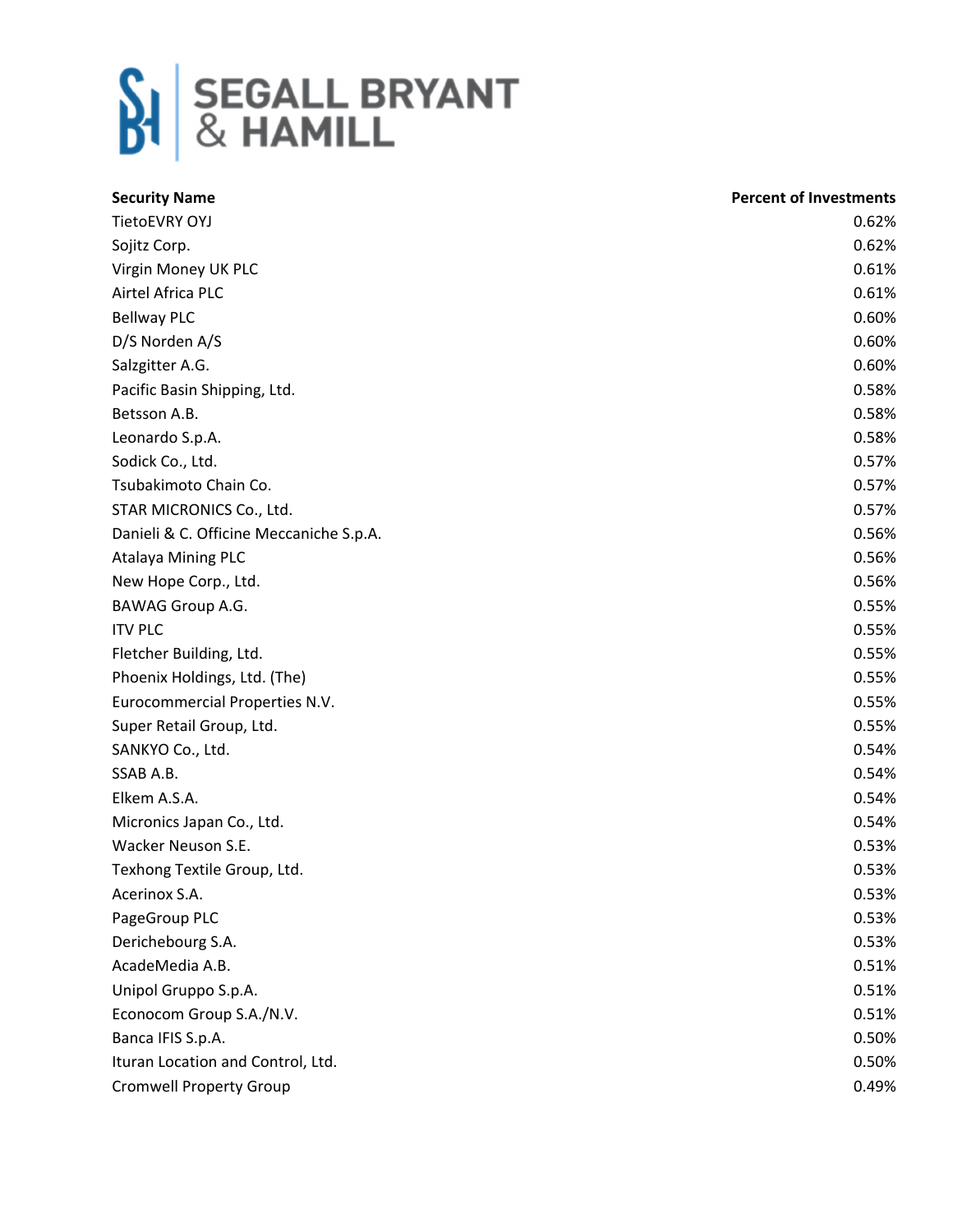

| <b>Security Name</b>                   | <b>Percent of Investments</b> |
|----------------------------------------|-------------------------------|
| Dios Fastigheter A.B.                  | 0.49%                         |
| Towa Pharmaceutical Co., Ltd.          | 0.49%                         |
| BML, Inc.                              | 0.49%                         |
| NGK Spark Plug Co., Ltd.               | 0.48%                         |
| Nichias Corp.                          | 0.48%                         |
| S Foods, Inc.                          | 0.48%                         |
| Nexity S.A.                            | 0.48%                         |
| Noritake Co., Ltd./Nagoya Japan        | 0.48%                         |
| Micro Focus International PLC          | 0.48%                         |
| Wallenius Wilhelmsen A.S.A.            | 0.47%                         |
| <b>TBC Bank Group PLC</b>              | 0.47%                         |
| Spar Nord Bank A/S                     | 0.47%                         |
| Iren S.p.A.                            | 0.47%                         |
| Regional REIT, Ltd.                    | 0.46%                         |
| Harvey Norman Holdings, Ltd.           | 0.46%                         |
| Takamatsu Construction Group Co., Ltd. | 0.46%                         |
| KH Neochem Co., Ltd.                   | 0.46%                         |
| Koninklijke BAM Groep N.V.             | 0.46%                         |
| Itoham Yonekyu Holdings, Inc.          | 0.46%                         |
| Sagax A.B.                             | 0.46%                         |
| Resurs Holding A.B.                    | 0.46%                         |
| Sumitomo Forestry Co., Ltd.            | 0.45%                         |
| Isras Investment Co., Ltd.             | 0.45%                         |
| Indra Sistemas S.A.                    | 0.45%                         |
| Daiken Corp.                           | 0.44%                         |
| Japan Lifeline Company Ltd.            | 0.44%                         |
| Hammerson PLC                          | 0.44%                         |
| Delek Automotive Systems, Ltd.         | 0.44%                         |
| FNAC Darty S.A.                        | 0.44%                         |
| Prime US REIT                          | 0.44%                         |
| Pan African Resources plc              | 0.44%                         |
| Leonteg A.G.                           | 0.44%                         |
| IDOM, Inc.                             | 0.43%                         |
| Goldcrest Co., Ltd.                    | 0.43%                         |
| Tokyo Seimitsu Co., Ltd.               | 0.43%                         |
| Rieter Holding, Ltd.                   | 0.43%                         |
| Nippon Steel Trading Corp.             | 0.43%                         |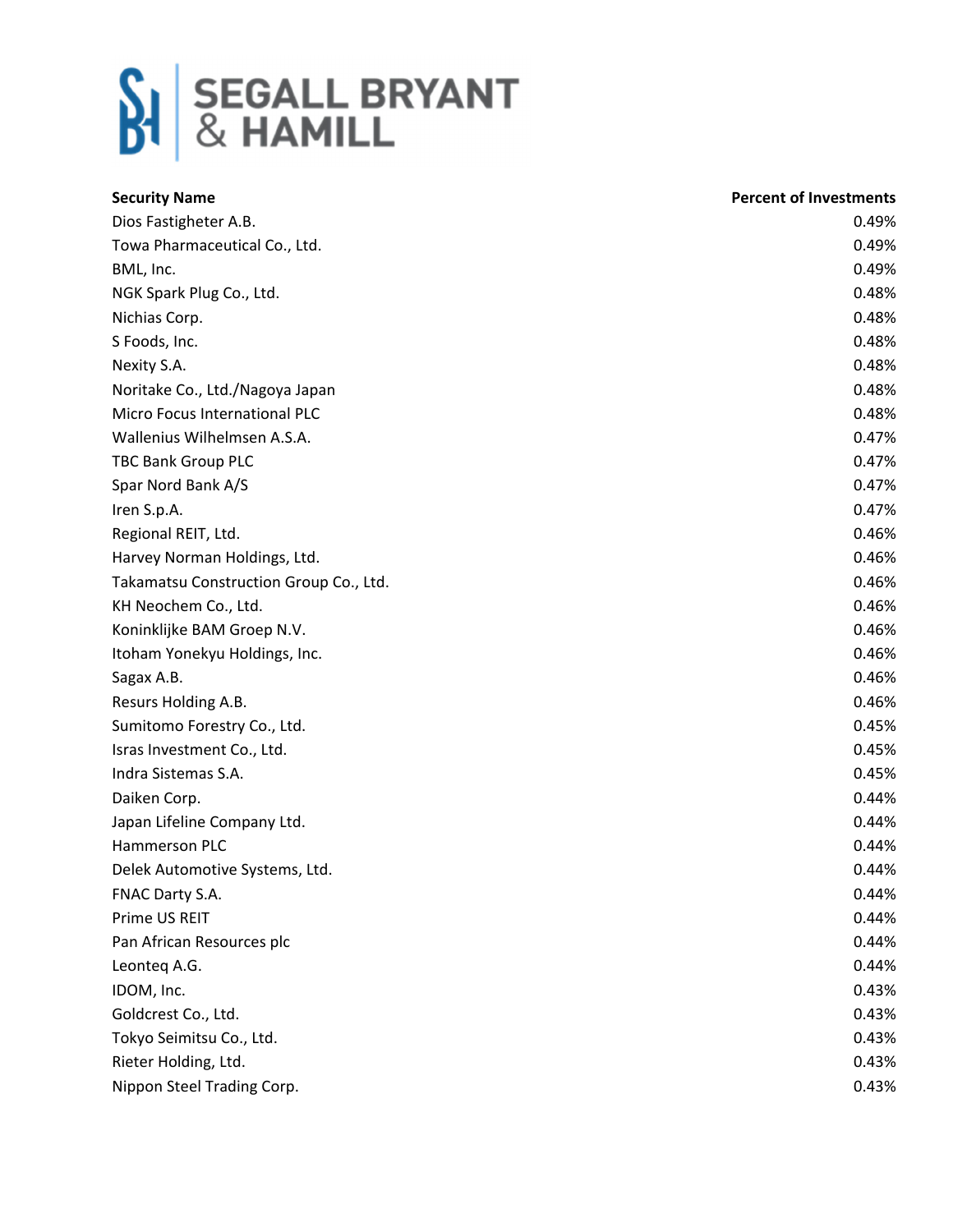

| <b>Security Name</b>                            | <b>Percent of Investments</b> |
|-------------------------------------------------|-------------------------------|
| Dermapharm Holding S.E.                         | 0.42%                         |
| Italgas S.p.A.                                  | 0.42%                         |
| Sasseur Real Estate Investment Trust            | 0.42%                         |
| Bezeq The Israeli Telecommunication Corp., Ltd. | 0.42%                         |
| CECONOMY A.G.                                   | 0.42%                         |
| Keller Group PLC                                | 0.41%                         |
| Yangzijiang Shipbuildings Holdings, Ltd.        | 0.41%                         |
| Loomis A.B.                                     | 0.41%                         |
| Bekaert S.A.                                    | 0.41%                         |
| Mitsubishi Shokuhin Co., Ltd.                   | 0.41%                         |
| Keppel Pacific Oak US REIT                      | 0.41%                         |
| Wereldhave N.V.                                 | 0.39%                         |
| Comet Holdings A.G.                             | 0.39%                         |
| Mitsui OSK Lines, Ltd.                          | 0.39%                         |
| KANTO DENKA KOGYO Co., Ltd.                     | 0.39%                         |
| Elmos Semiconductor A.G.                        | 0.39%                         |
| Mebuki Financial Group, Inc.                    | 0.39%                         |
| <b>Idec Corp</b>                                | 0.39%                         |
| Outokumpu OYJ                                   | 0.38%                         |
| DNO A.S.A.                                      | 0.38%                         |
| OC Oerlikon Corp. A.G.                          | 0.38%                         |
| Whitehaven Coal, Ltd.                           | 0.38%                         |
| Tokai Tokyo Financial Holdings, Inc.            | 0.37%                         |
| Kawasaki Kisen Kaisha, Ltd.                     | 0.37%                         |
| Ferrotec Holdings Corp.                         | 0.37%                         |
| Kintetsu World Express, Inc.                    | 0.37%                         |
| Nishi-Nippon Financial Holdings, Inc.           | 0.37%                         |
| Mediaset Espana Comunicacion S.A.               | 0.37%                         |
| Okamura Corp.                                   | 0.37%                         |
| <b>IRESS Limited</b>                            | 0.36%                         |
| Keiyo Bank, Ltd. (The)                          | 0.36%                         |
| Serica Energy PLC                               | 0.36%                         |
| Peach Property Group A.G.                       | 0.36%                         |
| OCI N.V.                                        | 0.35%                         |
| Golden Agri-Resources, Ltd.                     | 0.35%                         |
| Bank of Ireland Group PLC                       | 0.35%                         |
| Exedy Corp.                                     | 0.34%                         |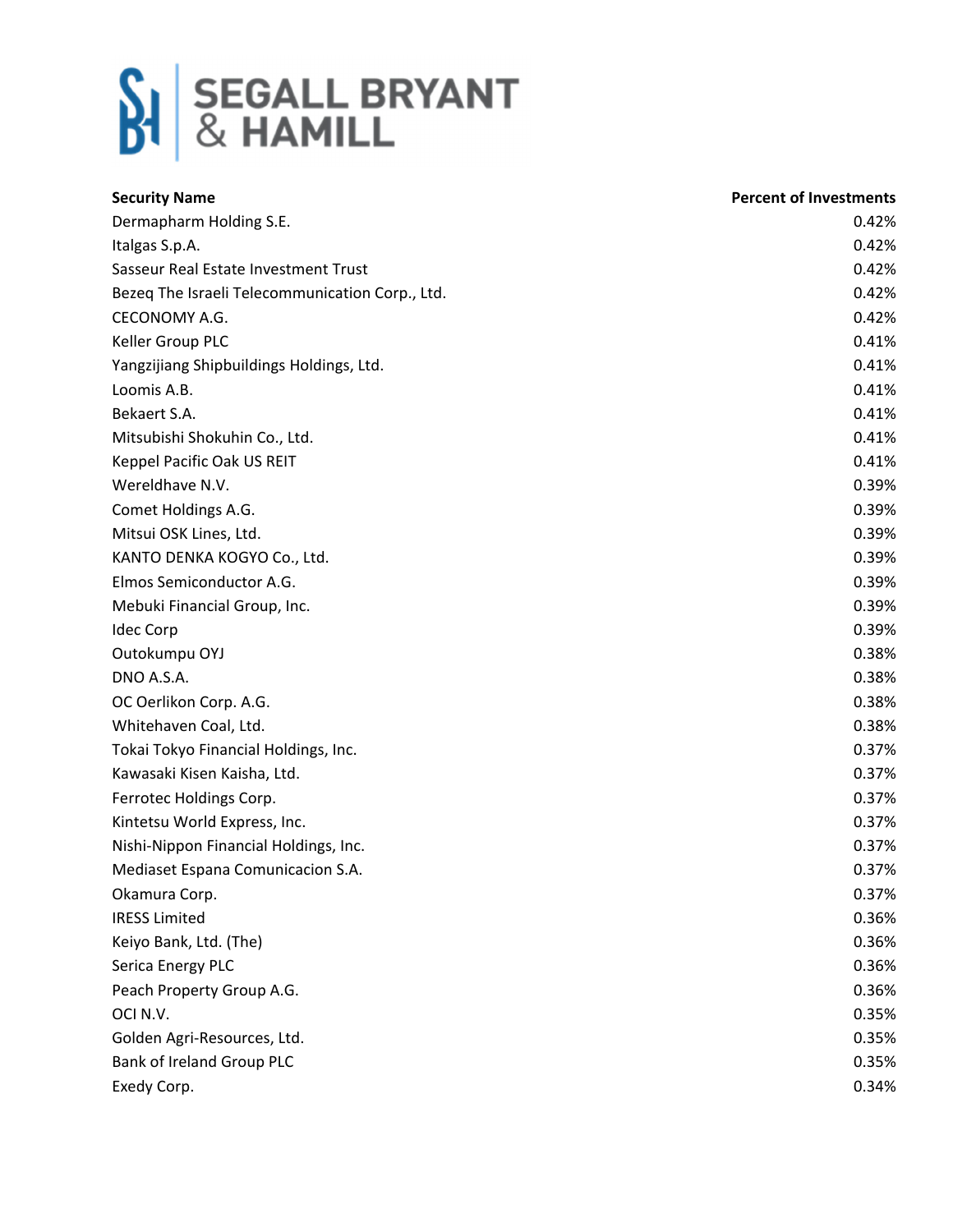

| <b>Security Name</b>                            | <b>Percent of Investments</b> |
|-------------------------------------------------|-------------------------------|
| ZIM Integrated Shipping Services, Ltd.          | 0.34%                         |
| Nikon Corp.                                     | 0.34%                         |
| Know IT A.B.                                    | 0.34%                         |
| First Pacific Co.                               | 0.33%                         |
| Inwido A.B.                                     | 0.33%                         |
| Hanwa Co., Ltd.                                 | 0.32%                         |
| TAG IMMOBILIEN AG                               | 0.32%                         |
| VT Holdings Co., Ltd.                           | 0.32%                         |
| KYB Corp.                                       | 0.32%                         |
| Mitsui DM Sugar Holdings Co., Ltd.              | 0.32%                         |
| NCC A.B.                                        | 0.32%                         |
| MPC Container Ships A/S                         | 0.31%                         |
| Tokyo Steel Manufacturing Co., Ltd.             | 0.31%                         |
| TPR Co., Ltd.                                   | 0.31%                         |
| GLOBERIDE, Inc.                                 | 0.30%                         |
| Takara Leben Real Estate Investment Trust Corp. | 0.29%                         |
| Sims, Ltd.                                      | 0.29%                         |
| Tosei Corp.                                     | 0.29%                         |
| XEBIO Holdings Co., Ltd.                        | 0.29%                         |
| Andritz A.G.                                    | 0.29%                         |
| Schaeffler A.G.                                 | 0.29%                         |
| Urban Logistics REIT plc                        | 0.28%                         |
| Neinor Homes S.A.                               | 0.28%                         |
| Millicom International Cellular S.A.            | 0.27%                         |
| Craneware plc                                   | 0.27%                         |
| Sun Hung Kai & Co., Ltd.                        | 0.27%                         |
| Kerry Properties, Ltd.                          | 0.27%                         |
| Nippon Television Holdings, Inc.                | 0.26%                         |
| AEON REIT Investment Corp.                      | 0.26%                         |
| Citizen Watch Co., Ltd.                         | 0.26%                         |
| Qol Holdings Co., Ltd.                          | 0.25%                         |
| CropEnergies A.G.                               | 0.25%                         |
| Yamaguchi Financial Group, Inc.                 | 0.25%                         |
| Retail Estates N.V.                             | 0.25%                         |
| Dowa Holdings Company Ltd.                      | 0.25%                         |
| Macnica Fuji Electronics Holdings, Inc.         | 0.25%                         |
| Cairn Homes PLC                                 | 0.24%                         |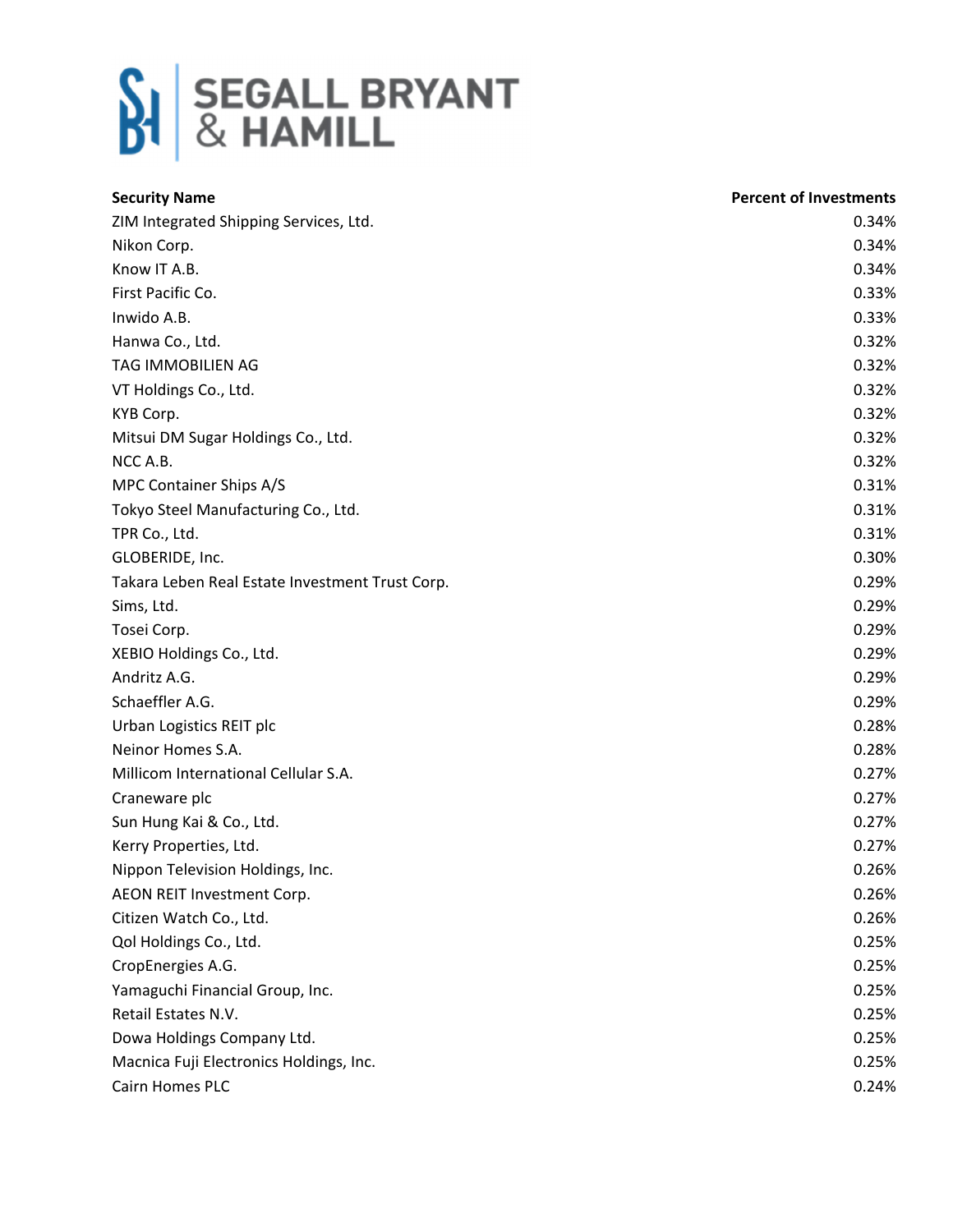

| <b>Security Name</b>                          | <b>Percent of Investments</b> |
|-----------------------------------------------|-------------------------------|
| transcosmos, inc.                             | 0.24%                         |
| Sydbank A/S                                   | 0.24%                         |
| Telekom Austria A.G.                          | 0.24%                         |
| Bilfinger S.E.                                | 0.23%                         |
| Mitsui Mining & Smelting Co., Ltd.            | 0.23%                         |
| Centuria Office REIT                          | 0.23%                         |
| Yamato Kogyo Co., Ltd.                        | 0.23%                         |
| NIPPON SUISAN KAISHA, LTD.                    | 0.22%                         |
| GungHo Online Entertainment, Inc.             | 0.22%                         |
| Hakuto Co., Ltd.                              | 0.22%                         |
| SHIKOKU ELECTRIC POWER CO                     | 0.22%                         |
| Yurtec Corp.                                  | 0.21%                         |
| Hosiden Corp.                                 | 0.21%                         |
| <b>NewRiver REIT PLC</b>                      | 0.20%                         |
| Oriola OYJ                                    | 0.20%                         |
| Halows Company Ltd.                           | 0.20%                         |
| HomeCo Daily Needs REIT                       | 0.20%                         |
| Nick Scali, Ltd.                              | 0.20%                         |
| Jaccs Co., Ltd.                               | 0.20%                         |
| <b>Boiron SA</b>                              | 0.19%                         |
| EVN A.G.                                      | 0.19%                         |
| <b>Investec PLC</b>                           | 0.19%                         |
| Nittetsu Mining Co., Ltd.                     | 0.18%                         |
| Insignia Financial Ltd.                       | 0.18%                         |
| TOA Corp.                                     | 0.18%                         |
| Savills PLC                                   | 0.18%                         |
| AT&S Austria Technologie & Systemtechnik A.G. | 0.17%                         |
| Kaga Electronics Co., Ltd.                    | 0.17%                         |
| Coltene Holding A.G.                          | 0.17%                         |
| Toyo Seikan Group Holdings, Ltd.              | 0.17%                         |
| Stolt-Nielsen, Ltd.                           | 0.17%                         |
| Mitie Group PLC                               | 0.16%                         |
| Ambea A.B.                                    | 0.16%                         |
| Mapfre S.A.                                   | 0.15%                         |
| CIE Automotive S.A.                           | 0.15%                         |
| TX Group A.G.                                 | 0.15%                         |
| AudioCodes Ltd.                               | 0.14%                         |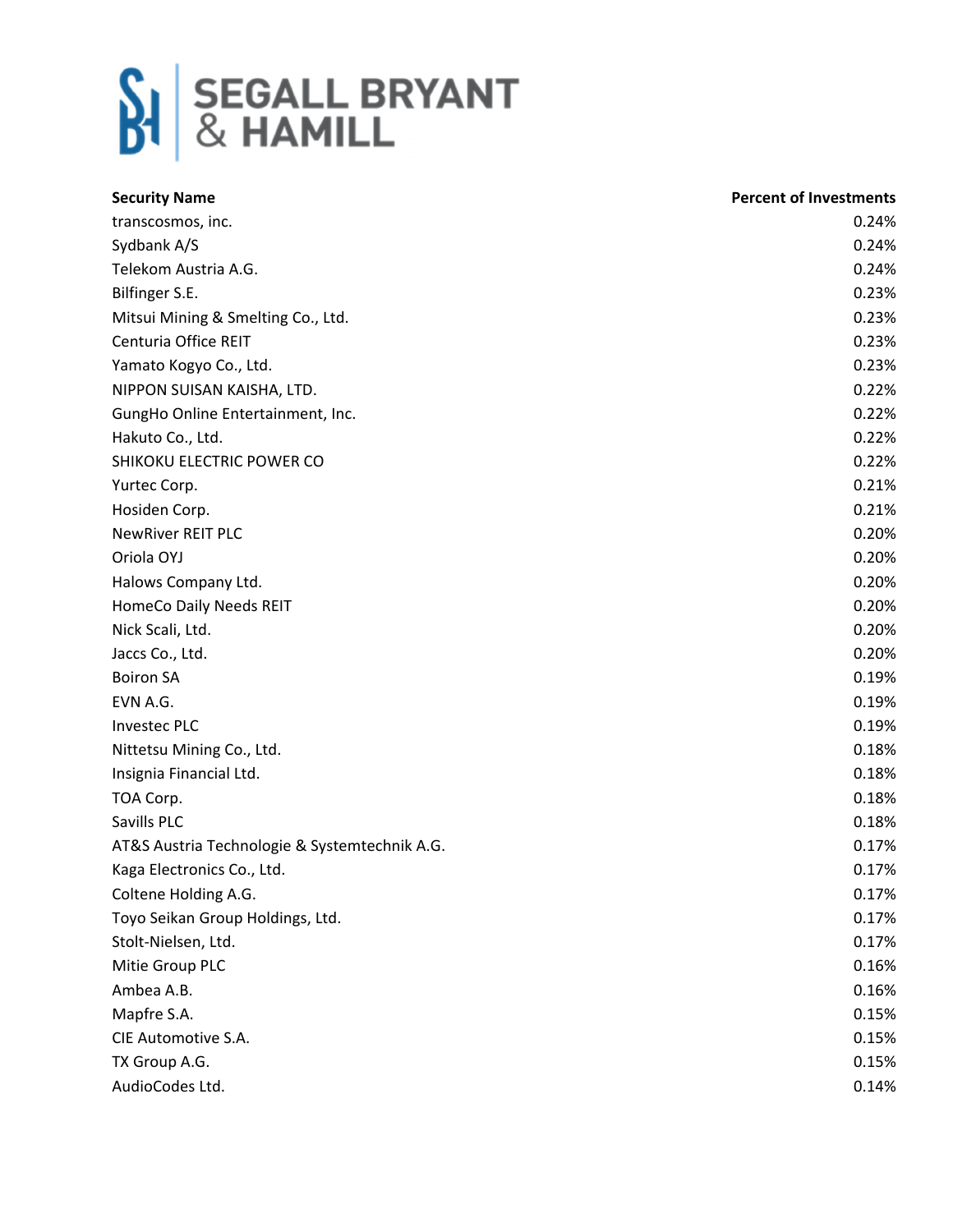

| <b>Security Name</b>                      | <b>Percent of Investments</b> |
|-------------------------------------------|-------------------------------|
| Starzen Co., Ltd.                         | 0.14%                         |
| Sulzer A.G.                               | 0.13%                         |
| New Wave Group AB                         | 0.13%                         |
| Manitou BF S.A.                           | 0.13%                         |
| Trigano S.A.                              | 0.13%                         |
| Immobiliare Grande Distribuzione Societa' | 0.13%                         |
| G-Tekt Corp.                              | 0.13%                         |
| Emeco Holdings, Ltd.                      | 0.12%                         |
| <b>Starhill Global REIT</b>               | 0.12%                         |
| Alliance Pharma PLC                       | 0.12%                         |
| bpost S.A.                                | 0.12%                         |
| $K+S A.G.$                                | 0.11%                         |
| Bravura Solutions, Ltd.                   | 0.11%                         |
| Nine Entertainment Co. Holdings, Ltd.     | 0.11%                         |
| LXI REIT PLC                              | 0.11%                         |
| Bank of Saga, Ltd. (The)                  | 0.10%                         |
| Coface S.A.                               | 0.10%                         |
| Vilmorin & Cie S.A.                       | 0.09%                         |
| Guerbet                                   | 0.09%                         |
| Kiwi Property Group, Ltd.                 | 0.08%                         |
| Banco de Sbadell SA                       | 0.08%                         |
| Societe BIC S.A.                          | 0.08%                         |
| Sonae SGPS S.A.                           | 0.08%                         |
| <b>Bakkavor Group PLC</b>                 | 0.08%                         |
| Semapa-Sociedade de Investimento e Gestao | 0.08%                         |
| Mitsui-Soko Holdings Co., Ltd.            | 0.08%                         |
| Metall Zug A.G.                           | 0.07%                         |
| Austevoll Seafood A.S.A.                  | 0.07%                         |
| X-Fab Silicon Foundries S.E.              | 0.07%                         |
| Millicom International Cellular SA        | 0.07%                         |
| Norstar Holdings, Inc.                    | 0.06%                         |
| Zumtobel Group A.G.                       | 0.06%                         |
| <b>Custodian REIT PLC</b>                 | 0.06%                         |
| Bumitama Agri, Ltd.                       | 0.06%                         |
| VTech Holdings, Ltd.                      | 0.06%                         |
| Contact Energy, Ltd.                      | 0.05%                         |
| CGG S.A.                                  | 0.05%                         |